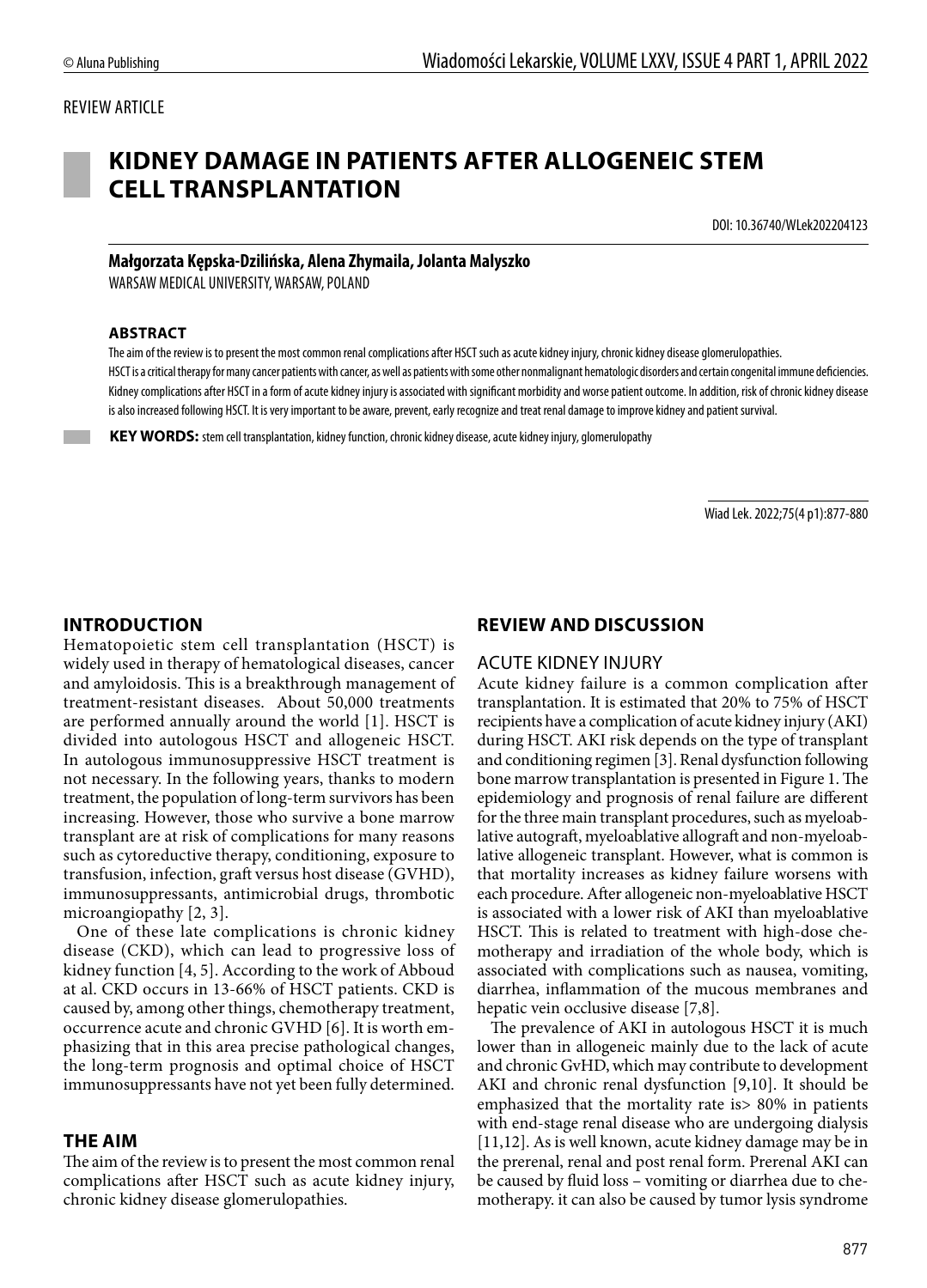

**Fig. 1.** Renal dysfunction following bone marrow transplantation. Different causes for renal dysfunction.

in case of failure to achieve conditional remission. It is also worth emphasizing the role of Capillary Leak Syndrome (CLS) and implantation syndrome (release of pro-inflammatory substances) in the development of AKI. They can show up after autoHSCT and

alloHSCT as a form of fluid retention and fever. Treatment options are steroids

and anti-interleukin-6, which is currently under research [13]. Renal AKI may be caused by sepsis, toxic acute tubular necrosis. The causes of renal AKI can also include the toxic effects of the drugs which cause interstitial nephritis. Adenoviral infections also cause hemorrhagic cystitis which is a common cause of postrenal AKI. 90% of adenovirus patients develop acute kidney injury. the main symptoms are fever, hematuria and pain in the side. Kidney biopsy is necessary to establish a definitive diagnosis [14, 15]. The main treatment is to reduce immunosuppression during viremia to improve T-cell immunity answer. Antiviral therapy with cidofovir is only used for treatment severe cases of haemorrhagic cystitis [16].

## CHRONIC KIDNEY FAILURE

Chronic kidney disease (CKD) is a common complication after HCT. Up to 6-12 months after allogeneic HCT 20% patients develop CKD [17]. A retrospective cohort study by Weiss et al. confirmed that out of 120 patients after HSCT CKD was found in 65%, and 22% had at least a doubling of the serum creatinine levels within 1 year of the transplant [18]. It is caused by many factors. In various studies, CKD was associated with older age, female gender, use of drugs such as fludarabine, amphotericin B, calcineurin inhibitors. Calcineurin inhibitors have been used in the prevention and treatment of GVHD in most studies were mainly associated with varying degrees of nephrotoxicity [19, 20]. Early research focused mainly on toxicity conditioning [21, 22]. As reported by I. Sekellari at al. there are much more factors associated with kidney damage after HCT. According to this study, the main influencing factors were nephrotoxic drugs, chemoradiotherapy or conditioning, severe infection, and presence of GVHD [23].

Radiation nephropathy is the cause of late renal dysfunction, affecting up to 20% of patients because radiation damages DNA [24]. Radiation can also cause endothelial damage and hemolysis. The incidence of toxicity and kidney damage after total body irradiation is increasing exponentially after a total dose of> 12 Gy [25]. It can be decreased the incidence of late kidney problems by using kidney sheath [26].

Improvements in the prevention of acute GVHD have been achieved in recent years, however, chronic graft versus host disease (GVHD) remains the most common late complication of allogeneic hematopoietic cell transplantation. The prognostic factors of survival in patients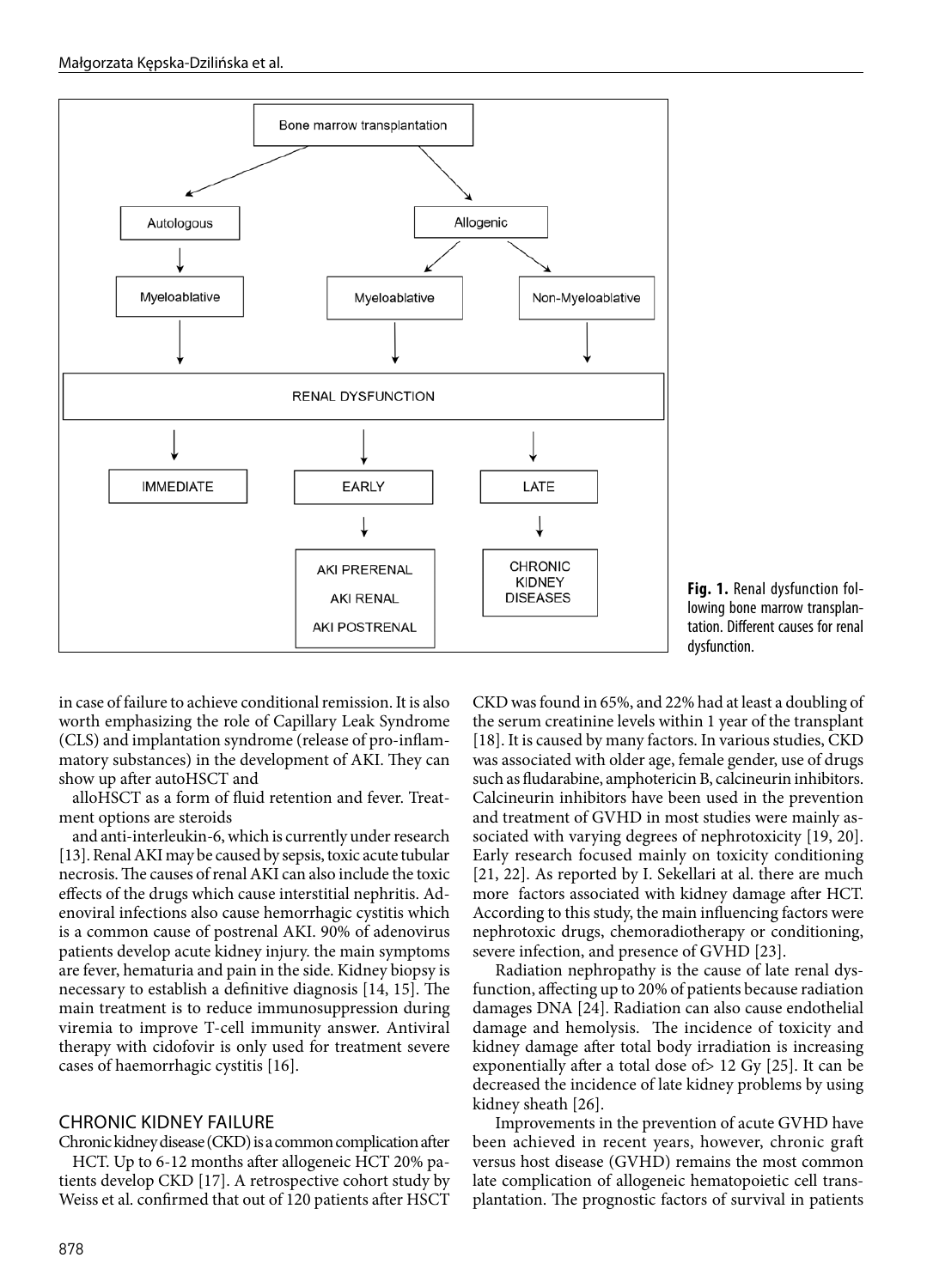with chronic GVHD have been analyzed in many studies. There were the presence of extensive chronic GVHD, poor performance status, thrombocytopenia, lichenoid changes in skin histology, increased serum bilirubin [27].

## NEPHROTIC SYNDROME AND GLOMERULONEPHTITIS

In patients after HCT, attention should also be paid to the development of nephrotic syndrome. Nephrotic syndrome and proteinuria are rare symptoms of graft versus host disease (GVHD). Only a few reports of cases of glomerulonephritis and nephrotic syndrome can be found in the literature.

Etiology and pathogenesis nephrotic syndrome after HSCT in patients witj chronic GVHD remain unclear [28]. The most common histological diagnoses are membranous nephropathy (MGN) and minimal change disease [29]. MGN is poorly understood. Hiramatsu at al. examined 830 patients (621 patients receiving umbilical cords umbilical cord blood transplant (UCBT) and 208 patients after allogenic bone marrow transplant) undergoing HSCT at Toranomon Hospital from 2000 to 2012. MGN was diagnosed in 5 patients after UCBT (MGN was not found in none after bone marrow transplantation) and has occurred concurrently with chronic graft versus host disease after cessation of immunosuppression. After treatment with immunosuppressants and angiotensin converting enzyme inhibitors was achieved complete remission after approximately 12 months in all patients [29].

Momoki et al. studied data of 1175 patients undergoing allogeneic HSCT (period 1986 to 2013). Nephrotic syndrome developed in 9 (7 men and 2 women). Average time by the time of diagnosis of nephrotic syndrome is 24 months after HSCT. If we look at the histological type (found after kidney biopsy), membranous nephropathy has become 8 (89%) of cases, a type of minimal change in 1 case [30]. Gomez-Garcia et al. reported 2 cases of nephrotic syndrome in the course of chronic GVHD in patients after allogeneic HSCT [31].

## **CONCLUSIONS**

HSCT is a critical therapy for many cancer patients with cancer, as well as patients with some other nonmalignant hematologic disorders and certain congenital immune deficiencies. Kidney complications after HSCT in a form of acute kidney injury is associated with significant morbidity and worse patient outcome. In addition, risk of chronic kidney disease is also increased following HSCT. It is very important to be aware, prevent, early recognize and treat renal damage to improve kidney and patient survival.

## **REFERENCES**

- 1. Humphreys B.D., Soiffer R.J., Magee C.C. Renal failure associated with cancer and its treatment: an update. J Am Soc Nephrol. 2005;16:151-161.
- 2. Kambham N., Higgins J.P., Sundram U., Troxell M.L. Hematopoietic stem cell transplantation: graft versus host disease and pathology of gastrointestinal tract, liver, lung. Adv Anat Pathol. 2014 ;21:301.
- 3. Troxell M., Higgins J., Kambham N. Renal pathology associated with hematopoietic stem cell transplantation. Adv Anat Pathol. 2014;21:330.
- 4. Yuan Wu Q., Hong Li X., Lai Y. et al. Chronic kidney disease after autologous stem cell transplantation: analysis of a single center experience. Int Urol Nephrol. 2014;46:1403-1410.
- 5. McClellan W.M. Epidemiology and risk factors for chronic kidney disease. Med Clin North Am. 2005;89:419-445.
- 6. Abboud I., Peraldi M.N., Hingorani S. Chronic kidney diseases in long-term survivors after allogeneic hematopoietic stem cell transplantation: monitoring and management guidelines. Semin Hematol. 2012;49(1):73-82.
- 7. Parikh C.R., Schrier R.W., Storer B. et al. Comparison of ARF after myeloablative and nonmyeloablative hematopoietic cell transplantation. Am J Kidney Dis. 2005;45(3):502-509.
- 8. Parikh C.R., Sandmaier B.M., Storb R.F. et al. Acute renal failure after nonmyeloablative hematopoietic cell transplantation. J Am Soc Nephrol. 2004;15(7):1868-1876.
- 9. Fan C.Q., Crawford J.M. Sinusoidal obstruction syndrome (hepatic venoocclusive disease). J Clin Exp Hepatol. 2014;4(4):332-346.
- 10. Lopes J.A., Jorge S. Acute kidney injury following HCT: incidence, risk factors and outcome. Bone Marrow Transplant. 2011;46(11):1399-1408.
- 11. Singh N., McNeely J., Parikh S. et al. Kidney complications of hematopoietic stem cell transplantation. Am J Kidney Dis. 2013;61:809-821.
- 12. Parikh C.R., Coca S.G. Acute renal failure in hematopoietic cell transplantation. Kidney Int. 2006;69:430-435.
- 13. Jaguś D., Li K., Niemczyk L., Basak G.W. Kidney dysfunction after hematopoietic cell transplantation-Etiology, management, and perspectives. Hematol Oncol Stem Cell Ther. 2018;11(4):195-205.
- 14. Bruno B., Zager R.A., Boeckh M.J. et al. Adenovirus nephritis in hematopoietic stem-cell transplantation. Transplantation. 2004;77(7):1049-1057.
- 15. Kemmner S., Verbeek M., Heemann U. Renal dysfunction following bone marrow transplantation; J Nephrol. 2017;30(2):201-209.
- 16. Savona M.R., Newton D., Frame D. et al. Low-dose cidofovir treatment of BK virus-associated hemorrhagic cystitis in recipients of hematopoietic stem cell transplant. Bone Marrow Transplant. 2007;39(12):783-787.
- 17. Saddadi F., Hakemi M., Najafi I. et al. Chronic kidney disease after hematopoietic cell transplantation: frequency, risk factors, and outcomes. Transplant Proc. 2009;41(7):2895.
- 18. Weiss A.S., Sandmaier B.M., Storer B. et al. Chronic kidney disease following non-myeloablative hematopoietic cell transplantation. Am J Transplant. 2006;6:89-94.
- 19. Al-Hazzouri A., Cao Q., Burns L.J. et al. Similar risks for chronic kidney disease in long-term survivors of myeloablative and reduced-intensity allogeneic hematopoietic cell transplantation. Biol Blood Marrow Transplant. 2008;14: 658-663.
- 20. Weiss A.S., Sandmaier B.M., Storer B. et al. Chronic kidney disease following non-myeloablative hematopoietic cell transplantation. Am J Transplant. 2006;6:89-94.
- 21. Abboud I., Peraldi M.N., Hingorani S. Chronic kidney diseases in longterm survivors after allogeneic hematopoietic stem cell transplantation: monitoring and management guidelines. Semin Hematol. 2012;49:73-82.
- 22. Hingorani S. Chronic kidney disease in long-term survivors of hematopoietic cell transplantation: epidemiology, pathogenesis, and treatment. J Am Soc Nephrol. 2006;17: 1995-2005.
- 23. Sakellari I., Barbouti A., Bamichas G. et al. GVHD-associated chronic kidney disease after allogeneic haematopoietic cell transplantation. Bone Marrow Transplant. 2013;48(10):1329-34.